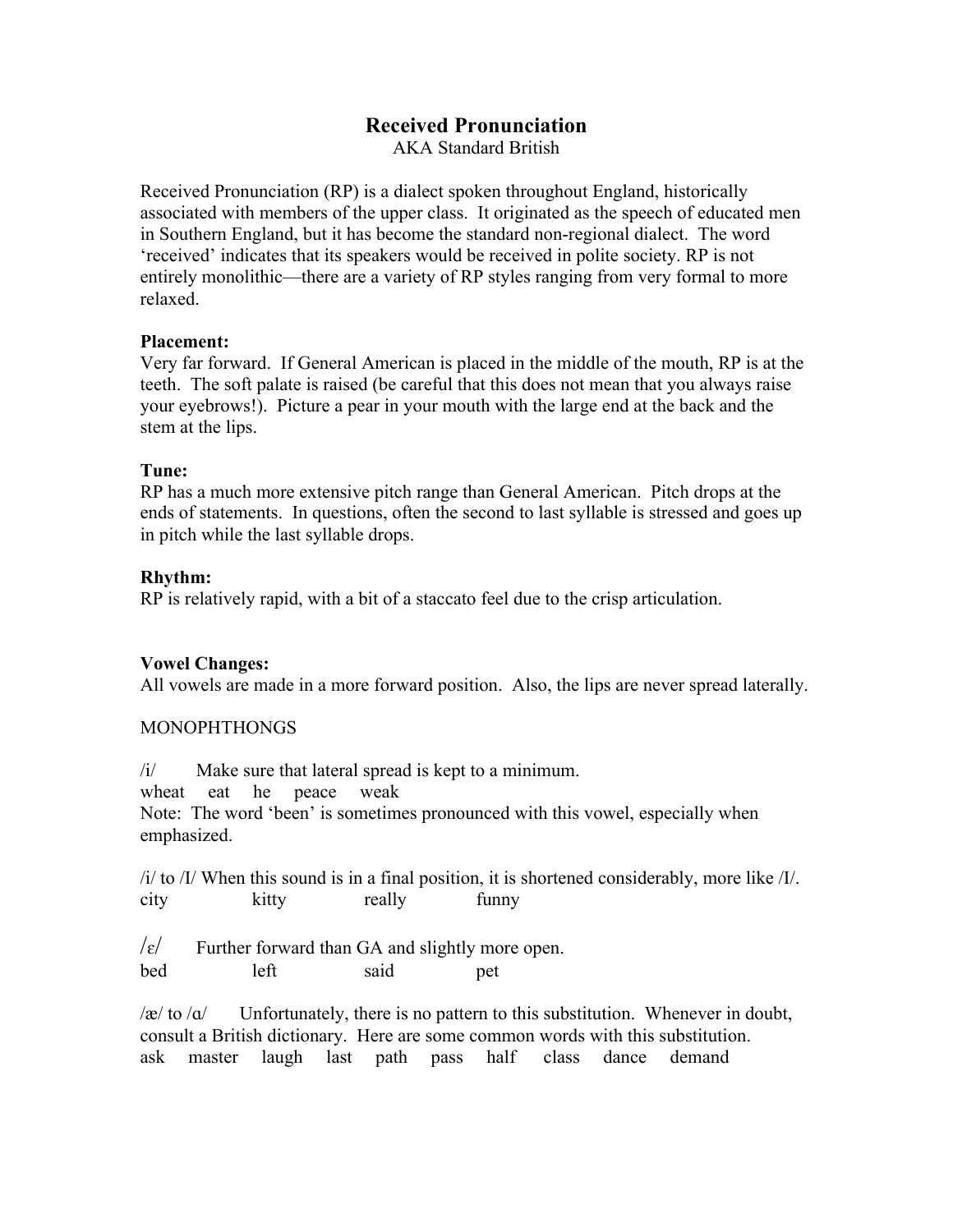/ɒ/ This vowel does not exist in General American, though it is used in American Stage Standard. Americans usually use a sound that is a shorter version of the 'a' in 'father'. This sound is higher in the mouth. hot honest not coffee odd

/ɑ/ Though not terribly different in placement, the palate is more lifted which gives the vowel a darker tone.

| father     | master                    | path  | fast |
|------------|---------------------------|-------|------|
| $\sqrt{2}$ | Much more rounded than GA |       |      |
| ball       | thought                   | shawl | saw  |

# DIPHTHONGS

| /eI/<br>fate                   | Starts slightly further forward than GA.<br>game      | day  | safe |  |
|--------------------------------|-------------------------------------------------------|------|------|--|
| $\lambda$ aI $\lambda$<br>high | Starts further back that GA and does not end as high. | bike | trv  |  |

/oʊ/ to /əʊ/ This diphthong starts in the middle of the mouth in the schwa position rather than at the back of the mouth. goal no float stone loaf

# **Consonant Changes:**

Articulation is very crisp. Plosives have more bite than in General American.

/r/ to / / An 'r' preceding a consonant or a pause is not pronounced. heart park shirt earnest car

If a word ends in 'r' and the next word starts with a vowel, the 'r' is pronounced. In that case, it links to the following vowel. Rather than "car is," it sounds more like "cah riz" car goes versus car is

 $/u$  to /ju/ The liquid 'u' is used a great deal in RP. It happens in American speech (e.g. 'music' and 'beauty') but is not very common. Be careful that it does not become "ch" and "j" (as in judge) after t and d, respectively. duke institute new dune during

# **Other changes:**

Words ending in 'ery', 'ary' and 'ory' generally drop the vowel before the /r/. library oratory dysentery extraordinary territory